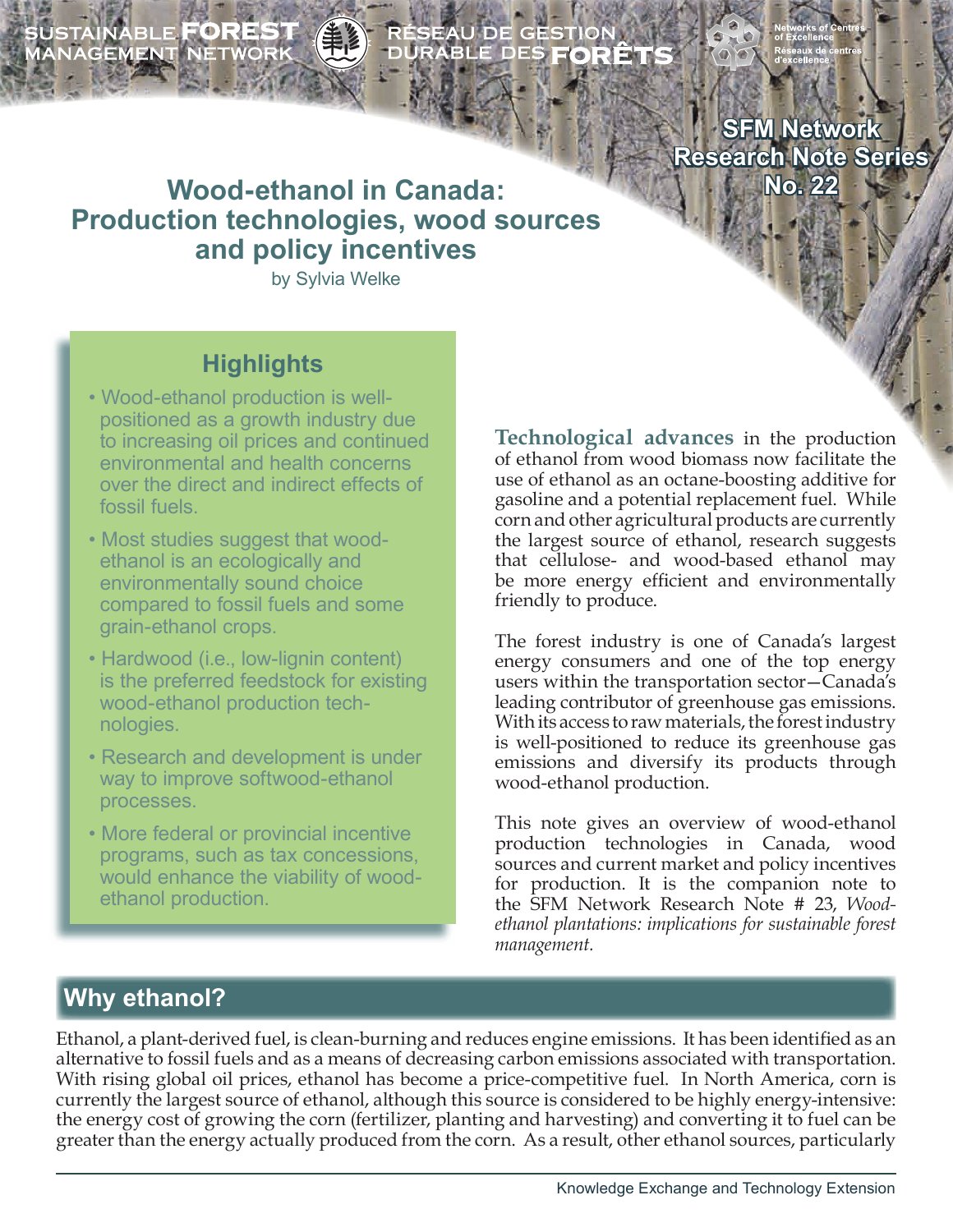wood and cellulose, are increasingly favoured by governments. Several technologies exist to derive ethanol from wood, with the key ones being fermentation and gasification.

Ethanol production from wood can contribute to Canada's commitment to the Kyoto Protocol through the establishment of short-rotation tree crops on non-forested land, such as marginal farmlands. These tree crops could increase the amount of carbon stored in the terrestrial carbon sink and, in turn, reduce atmospheric greenhouse gas levels.

## **Wood-ethanol production technologies**

Several technologies exist to derive ethanol from wood, with the key ones being fermentation and gasification.

#### *Fermentation*

While ethanol conversion from grain fermentation is a wellestablished technology, the technology for wood-ethanol conversion is still evolving. It is becoming increasingly attractive as a result of greater availability of low-cost wood residues and increased environmental concerns. The basic process involves: pretreatment of wood feedstocks, hydrolysis, fermentation and ethanol recovery, although variations on this process exist.

Softwood, the dominant wood feedstock in Canada, is high in lignin, which initially hinders the conversion of sugars into ethanol. This makes hardwoods a preferred feedstock, although current research is focused on refining the processing of high-lignin softwood feedstocks.

#### *Gasification*

Gasification (a process that converts woody materials into combustible gas) is another promising technology that is still being developed. Its advantage over the



**Figure 1.** Generalized process for ethanol production, based on cellulosic plant fibre but similar to the processes under experimentation for lignocellulosics.

current fermentation process is that many of its technological components are already in use at the industrial scale for other energy processes.

#### *Demonstration projects in Canada*

There are several wood-ethanol demonstration projects in Canada. The world's first full-scale demonstration plant in Ottawa (constructed by Iogen Corporation with assistance from the federal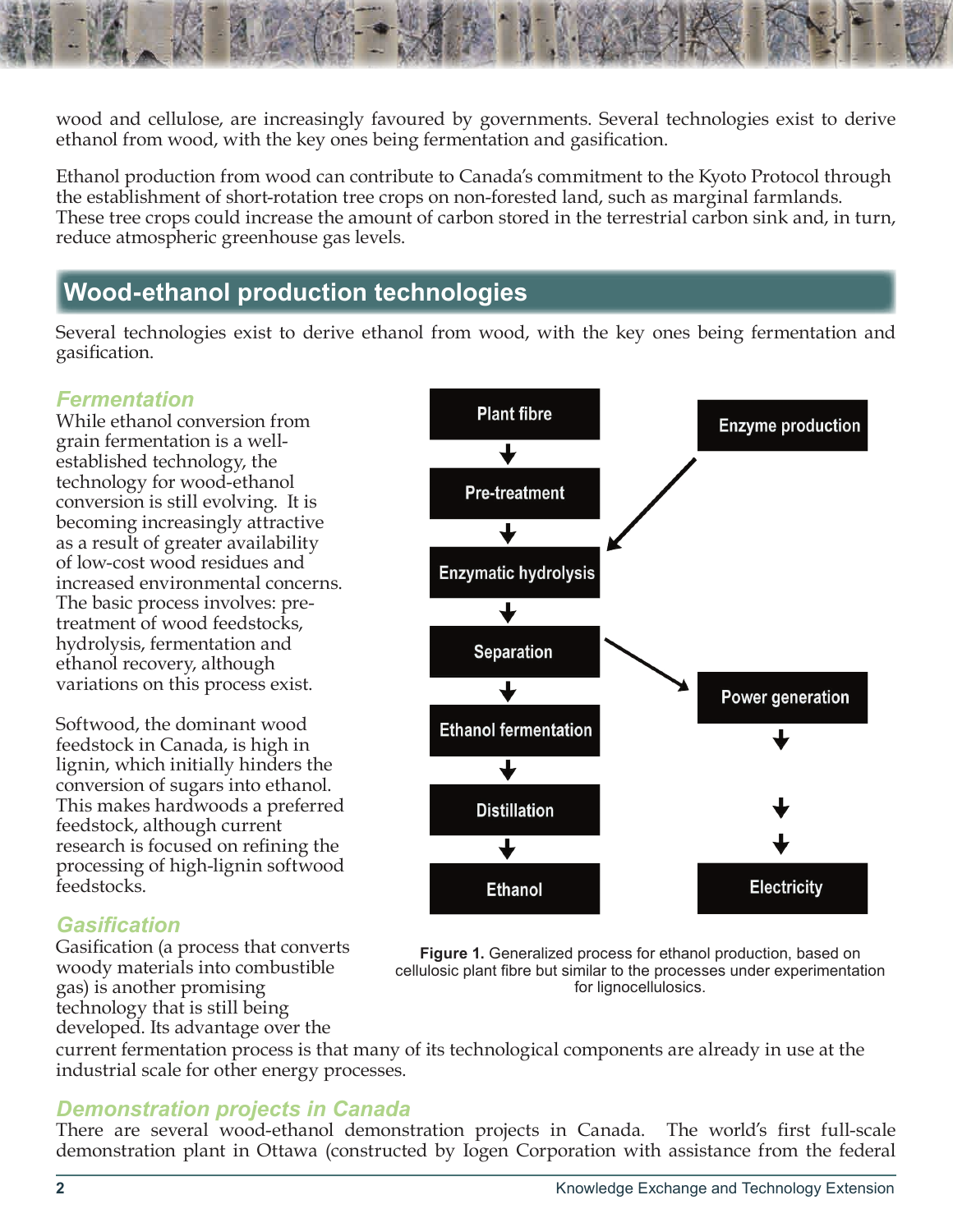government and industry) converts agricultural and hardwood wastes to ethanol using enzyme technology. Lignol Innovations Corporation in Vancouver uses a process analogous to that used in an oil refinery to turn cellulosic wastes into ethanol. In a project at Tembec Inc., ethanol is produced by separating the lignin component and then using yeasts and bacteria in a pentose fermentation process.

## **Sources of wood for wood-ethanol production**

The supply and cost of raw material is essential to the feasibility of industrial ethanol plants. Currently the major sources of wood biomass are short-rotation plantations and industrial wood waste (saw- and pulpmill residues).

#### *Fast-growing plantations*

The supply of feedstock from tree plantations depends on the cost and availability of land as well as site productivity, species and management. Supply is also dependent on the willingness of landowners to lease their land for afforestation or to accept compensation for planting trees (and society's willingness to pay for this compensation). As an example, hybrid poplar plantations on marginal farmland are considered economically viable for wood-ethanol production. Furthermore, demand for wood biomass

from fast-growing plantations is expected to increase as other feedstocks such as grains become more costly.

The companion SFM Network Research Note # 23, *Wood-ethanol plantations: implications for sustainable forest management*, explores some of the forest management implications of plantations grown for wood-ethanol.

#### *Industrial wood waste*

Industrial wood waste supply varies with fluctuating annual harvest and allowable cut levels as well as tree species, log condition, type of processing and end product. Industrial wood residues, however, are becoming more valuable and thus, less available with an increasing number of co-generation plants as well as an increased demand for sawmill waste from secondary wood industries such as medium density fibreboard plants.

#### *Forest residue and coarse woody debris*

Residual fibre from harvest or silvicultural operations (e.g. thinnings, branches, low-value



Hybrid poplar plantation in the U.S. Photo courtesy of Manfred Mielke, USDA Forest Service.

trees, beetle-killed timber, etc.) could be another source depending on the availability. However, these sources are often not consistently available and are therefore less economically attractive. In addition, forest residue and coarse woody debris play an important ecological role in forests. Trade-off analysis and the ecological implications of using this wood source for ethanol production need to be examined in the context of an integrated resource management approach.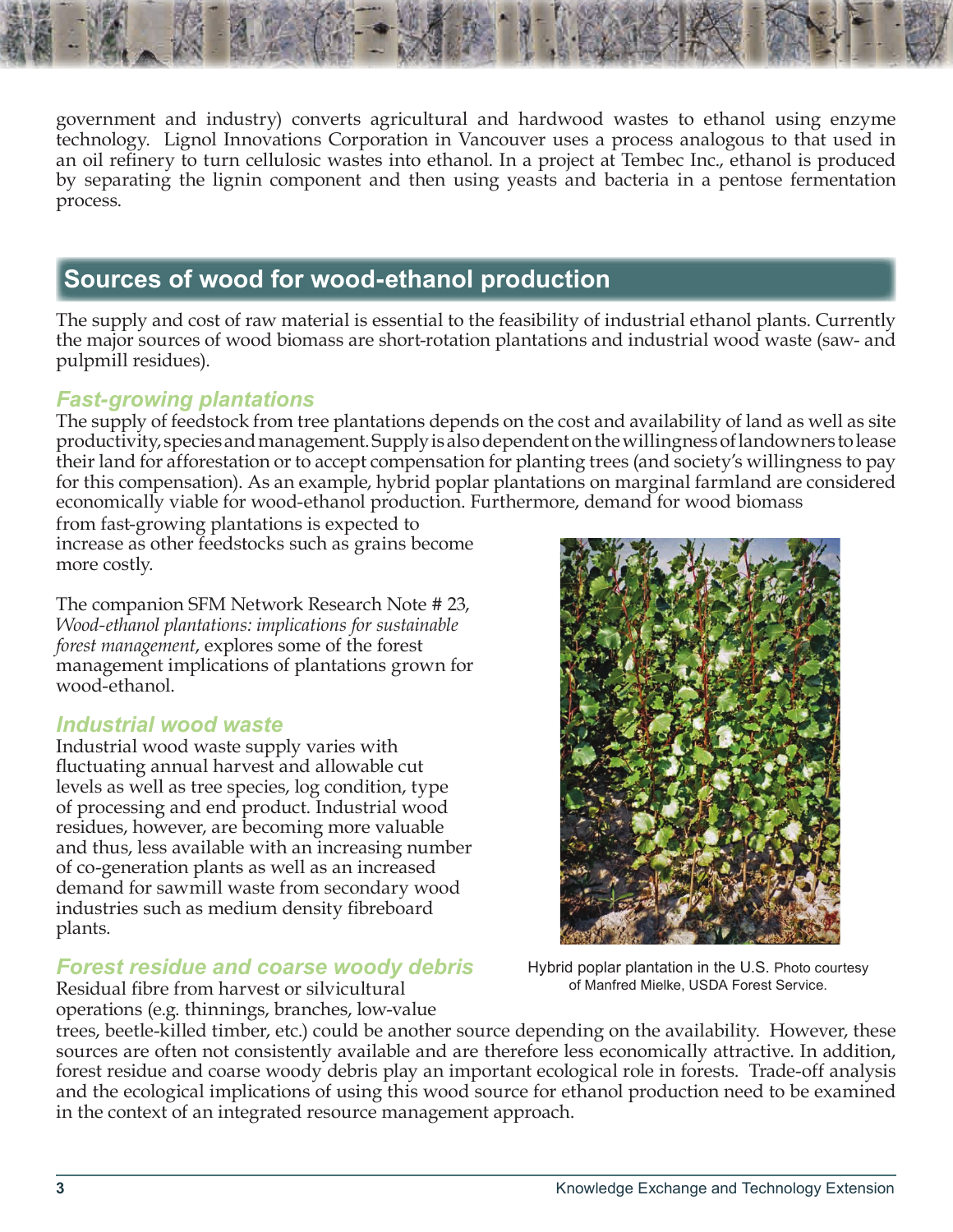## **Markets for wood-based ethanol in Canada**

According to some analysts, the trend in the United States and other countries suggests there is a parallel, untapped market for ethanol in Canada. In the United States, where several industrial bio-conversion plants exist, ethanol accounts for 8 to 10% of the gasoline sold in that country. (Most conventional vehicles can operate on fuels containing up to 10% ethanol without requiring engine modification.) Growth there has been steady and will depend on favourable state legislation, market prices for oil and other alternative fuels, and the increase in sales of vehicles that run on 85% ethanol blends.

In Canada, ethanol is currently used by gasoline companies at more than 1000 service stations in several provinces and the Yukon Territory for different purposes. Mohawk Oil (Alberta) and MacEwen's (Ontario), for example, have developed a niche market in providing ethanol-blended gasoline while Petro-Canada uses it for its octane-boosting characteristics. Manitoba and Saskatchewan have targets of 10% and 7.5% (respectively) ethanol content for all gasoline sold in the province. Other provinces are following suit.

The market for ethanol and other alternative fuels is greatly influenced by the price of oil. Rising oil prices lead to increased demand for alternative fuels such as ethanol. Canada's total ethanol production (currently all from grain)—234 million litres annually (2005 figures)—represents only 0.7% of all gasoline sold and would only amount to 5% if all gasoline was 10% blended. The Government of Canada predicts annual ethanol production will increase to 1.4 billion litres by 2007 and has a target that 35% of all gasoline sold in Canada by 2010 will contain 10% ethanol.

The health and environmental effects associated with other octane-boosting agents such as MMT (methylcyclopentadienyl manganese tricarbonyl) and MTBE (methyl tertiary butyl ether), also indicate that the market share of ethanol should continue to increase.

With the expected technological advances in the wood-ethanol process, the cost of production, which was \$2.50/litre in 1974 and was \$0.30-0.35/litre in 2005, is expected to drop to \$0.22/litre in the next decade. In comparison, the 2006 cost of gasoline production is \$0.18/litre. The cost of crude oil (\$0.50/ L), taxes (\$0.34/L) and marketing (\$0.04/L) make up the remaining cost per litre of gasoline.

# **Policy incentives for ethanol production in Canada**

Several policy and tax incentives pertaining to ethanol production (wood and grain) currently exist in Canada.

- There is a Federal Excise Tax exemption for biomass-produced ethanol.
- The Canadian government has made \$118 million available (mid-2005) for ethanol production research and development through the Ethanol Expan sion Program.
- To help reduce the risk of future increases in taxes and feedstock prices (or conversely a decrease in oil prices), the National Biomass Ethanol Program (the renewed Federal Fuels Initiative) provides a line of credit to qualified ethanol manufacturers (\$140 million in contingent loan guarantees) and aims to boost Canada's annual ethanol production and use.
- Several provinces have incentive programs for ethanol production ranging from 19.76 and 14.7 cents/litre for ethanol in Quebec and Ontario, to 1.5 and 2.5 cents/litre for fuel containing a minimum of 10% ethanol in Manitoba and Saskatchewan, respectively.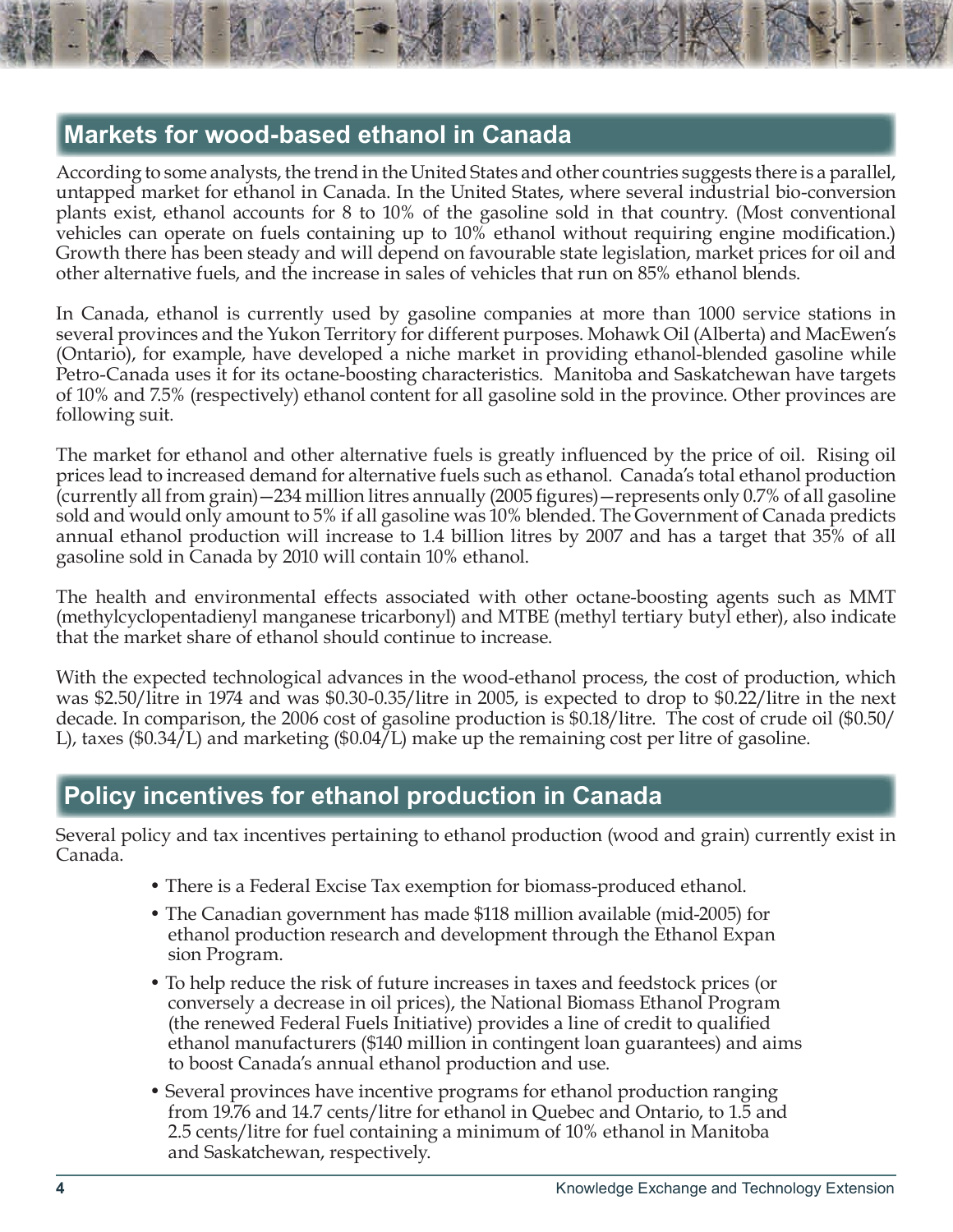- The Canada Centre for Mineral and Energy Technology (CANMET) Bio energy Development Program focuses on ethanol production from forestry wastes and biomass. According to 2004 statistics, there is enough wood waste in British Columbia alone to replace half of the gasoline sold in Canada with a 10% wood-ethanol blend.
- Large grain-ethanol plants have been established in Ontario and Quebec as a result of long-term tax incentive agreements and federal programs. These plants could serve as a model for wood-ethanol production in those prov inces.
- Canada's international commitments for the reduction of greenhouse gases may maintain the public's interest and demand for ethanol. However, de creasing air quality and its more immediate health effects may be more effec tive drivers to push policy towards cleaner transportation fuel sources.

## **Future policy and research directions**

Canada approaches the fuel industry through a national marketing and product program, which limits the role that provincial/ territorial incentives can play in stimulating ethanol production. Researchers and policy analysts suggest that the federal government should provide further

incentives in the form of tax concessions on ethanol-blended fuel. Increased provincial/territorial incentives would help companies overcome the high initial capital costs and encourage industry to enter into wood-ethanol production. This has already occurred in the United States where tax incentives, loan guarantee programs and regulations have allowed for the establishment of a strong ethanol industry.

The 2006 policy of the Canadian Government that mandates all gasoline to contain 5% ethanol may well stimulate additional ethanol production. A minimum 10% ethanol policy may make wood-ethanol production even more economically feasible.

The following **recommended policy incentives** and **future research areas** would further promote woodethanol in Canada:

- Federal tax concessions on ethanol blended fuel.
- A minimum 10% ethanol policy for all fuel sold in Canada.
- The development of carbon markets by the federal government to enable ethanol producers to sell carbon offset credits to help promote the industry in Canada.
- Tougher air quality laws to promote the increased use and demand for clean burning fuels such as ethanol.
- Investigation into and development of markets for the lignin co-product of the conversion process.
- Conclusive studies to confirm the energy balance of wood-ethanol production.